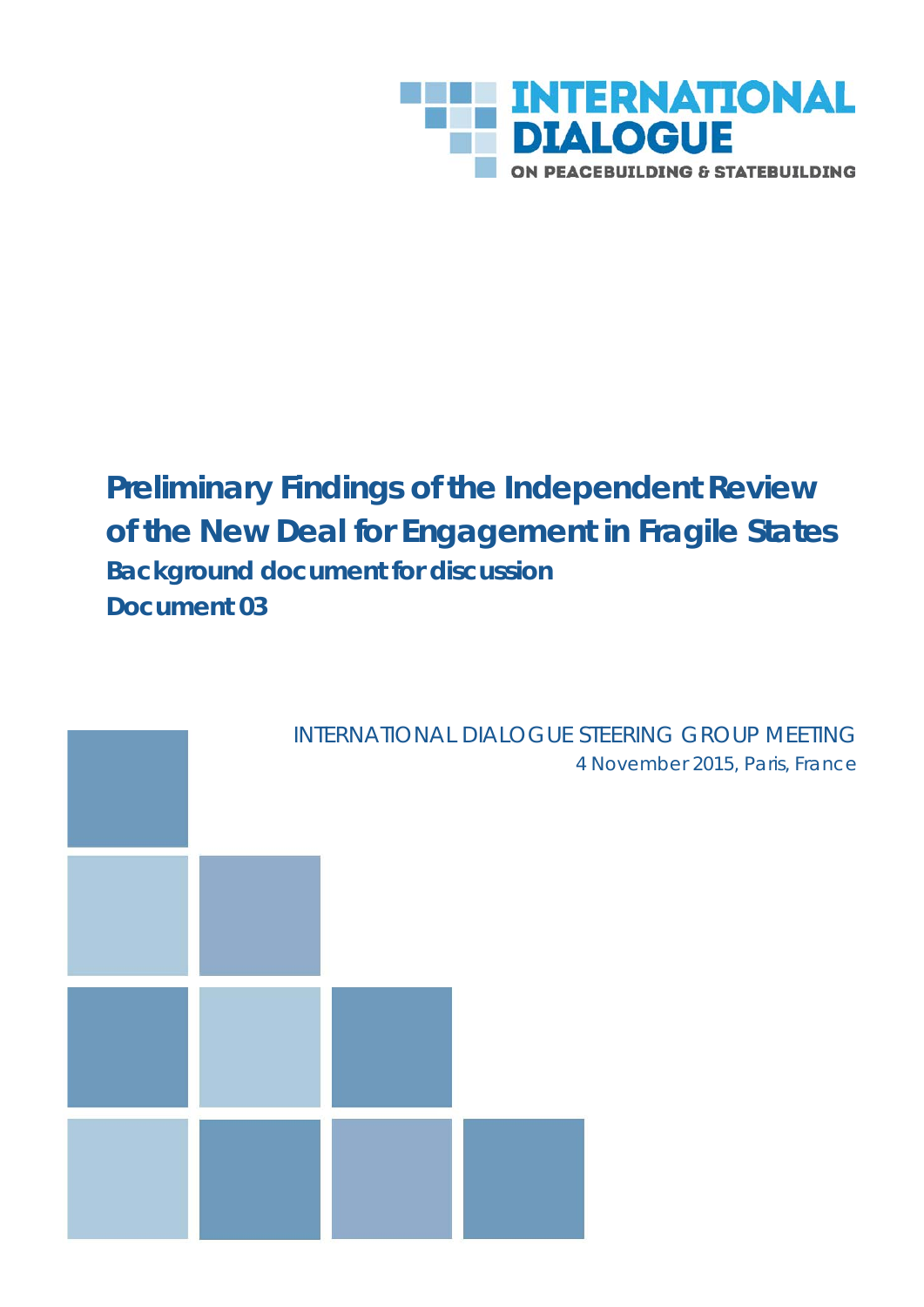# *Preliminary Findings of the Independent Review of the New Deal for Engagement in Fragile States Sarah Hearn, NYU Center on International Cooperation*

# **I. Introduction**

The New Deal for Engagement in Fragile States (New Deal) was developed by the International Dialogue on Peacebuilding and Statebuilding (IDPS), with the g7+ in the driving seat. It was launched in 2011 at the Busan Fourth High Level Forum on Aid Effectiveness. Its premise is that fragile countries were being left behind by supply-driven aid geared towards the MDGs. Donors cannot build peace and states from the outside, thus the New Deal is predicated on the primacy of national ownership. Countries must first resolve conflict and start the long process of building institutions and trust between the state and society. Five Peacebuilding and Statebuilding Goals (PSGs) offer a framework for prioritisation. FOCUS and TRUST outline partnership principles. Fragility assessments are used to diagnose the root causes of conflict. One vision-one plan frameworks define nationallyowned and led priorities to exit fragility. Compacts outline mutually agreed results and accountability criteria between partners. Partners commit to transparency, harmonization and building country systems. The paradigm was launched with great fanfare as a means to strengthen aid effectiveness and replace the "failed states" security and foreign policy of old.

The Independent Review of the New Deal was commissioned by the IDPS in order to review the impact of the New Deal and to identify forward looking lessons and recommendations. The stocktake is timely because the pilot implementation phase for the New Deal, and the current mandate of the IDPS, come to a close in 2015. The Terms of Reference revolve around four questions:

- 1. The global normative and policy impact of the New Deal;
- 2. The impact of the New Deal on the ways development partners and governments are doing business and impact on implementation;
- 3. The contribution of the IDPS to the above;
- 4. Gaps, weaknesses and forward looking recommendations to give a renewed boost to the New Deal, and its relevance in recurrent and emerging crises.

A desk review and field research has been completed in DRC, Liberia, Sierra Leone, and work is ongoing in Somalia and Timor Leste. Mali has been studied as a "control" case outside the g7+ framework. Interviews with capitals and headquarters and desk studies for Afghanistan, CAR and South Sudan are on-going. In order to solicit feedback and guidance for the review, this room document summarizes the preliminary findings to date and poses key questions to stakeholders for discussion.

# **II. Preliminary findings**

# **Looking back...**

1. *There is a difference between the normative/policy and implementation impact of the New Deal***.** To date, the New Deal has had a significant impact on global norms and policies, whereas implementation has been a more complex picture.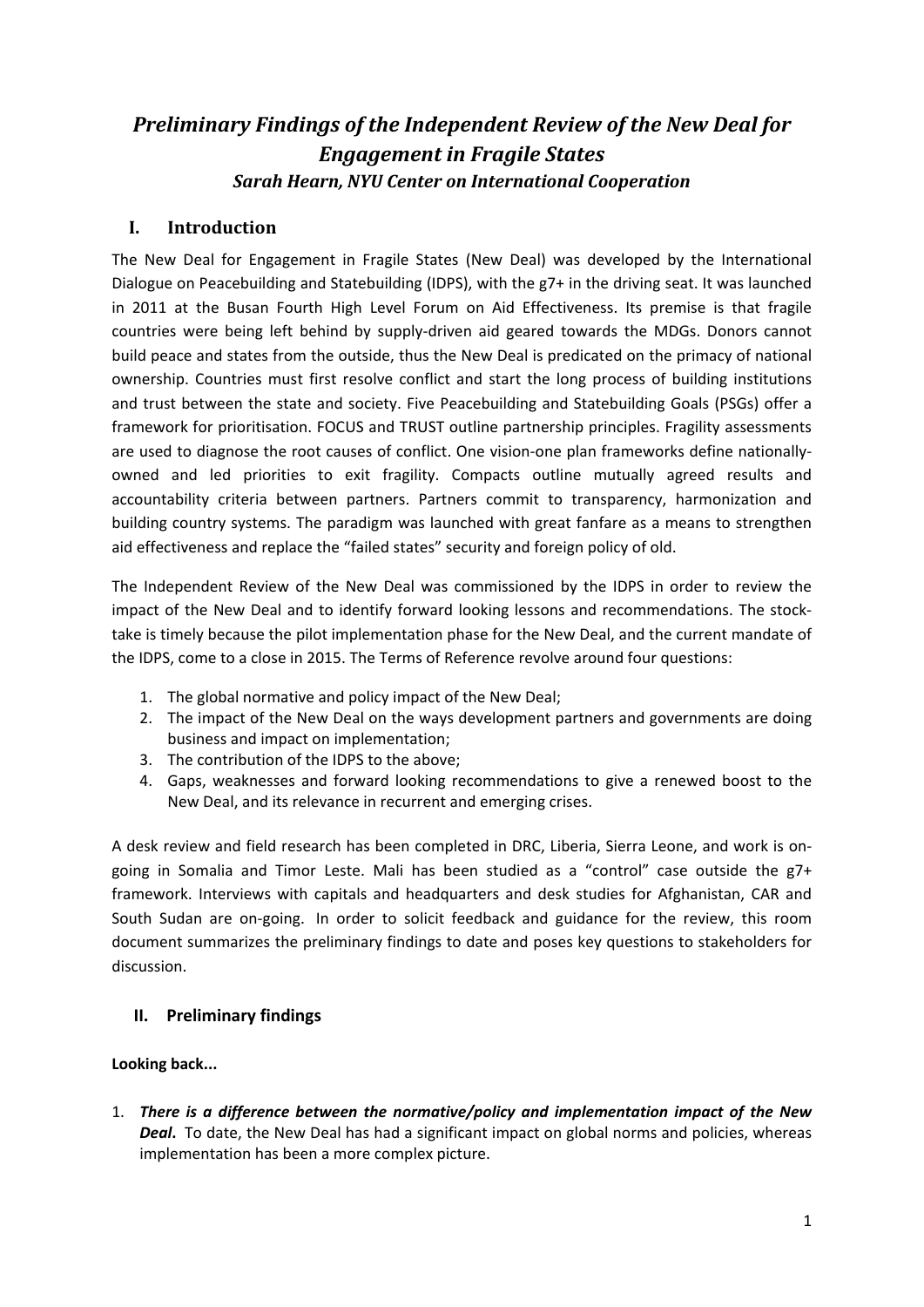- 2. *The New Deal has influenced international development and peacebuilding norms and policies***.**  The New Deal was launched with an objective to influence the post-2015 development framework towards one that would recognize the specific needs of fragile and conflict-affected countries. The Sustainable Development Goals (launched in September 2015) and Financing for Development framework (July 2015), now recognize many of those specific needs. This is a far cry from the start of the MDG era, and all the more remarkable when acknowledging that the  $g7+$  – many of whom are some of the poorest contexts in the world – led these global normative shifts:
	- a. *Sustainable Development Goals.* The g7+ built negotiating coalitions with the African Union, LDCs and Small Island Developing States, that revolved around two main advocacy messages of the g7+: that there is no development without peace and no peace without development; and that "leaving no-one behind" on poverty in the SDGs requires efforts to resolve conflict and build institutions. The g7+ and its coalitions successfully negotiated the inclusion of a Sustainable Development Goal for peace and inclusive societies, access to justice for all and accountable, inclusive and effective institutions (SDG 16). Without the ownership of the g7+, it is unlikely that there would have been sufficient momentum within the G77 developing countries to agree the goal.
	- b. *Financing for Development*. The g7+ mobilized to address the gap on the needs of fragile situations in early drafts of the Addis Ababa Financing for Development outcome document. The final Addis Ababa outcome recognizes "the principles of the g7+", recognizes that peaceful and inclusive societies is a "cross-cutting" issue, and recognizes that there are ODA and foreign direct investment (FDI) financing gaps for peacebuilding and development in LDCs. This is a shift from the Monterrey Consensus, which gave no recognition to fragility. Although references are diluted, the text provides recognition of the need to make headway on addressing financing gaps in fragile situations.
	- c. *UN peace and security norms*. The thinking of the New Deal has gone some way towards shaping multiple UN panel reports' findings in 2015. The 2015 report of the High Level Panel on Peace Operations, *Uniting Our Strengths for Peace*, underscored the primacy of national politics in defining solutions to conflict, and underlined the need for inclusive partnerships for building and sustaining peace and institutions. The June 2015 report of the Advisory Group of Experts on UN peacebuilding, *The Challenge of Sustaining the Peace*, underlined the need for coherence across development, political and security actors to support nationally-owned and led plans for peacebuilding. Both reports recognized the low investment of ODA in the political, security and justice dimensions of the Peacebuilding and Statebuilding Goals (PSGs) and called for greater focus on these areas. Explicit references to the New Deal are, however, low. As an aid effectiveness framework, Southern political actors in New York have pushed back on what they perceive to be an OECD-driven agenda.
- 3. *Implementation is, however, a more mixed picture than first envisaged because the New Deal is one of multiple frameworks***.** Experience to date reveals that the New Deal is not generally rolled out as a template, with all elements of the PSGs and TRUST and FOCUS principles being implemented equally. Many g7+ pilot countries already had PRSPs and aid agreements, and some had compacts. Instead, actors have drawn more flexibly on elements of the framework and tailored them to context. Boxes 1 and 2 in the annex summarize experience in Liberia and Sierra Leone in further detail. Initial field research reveals that: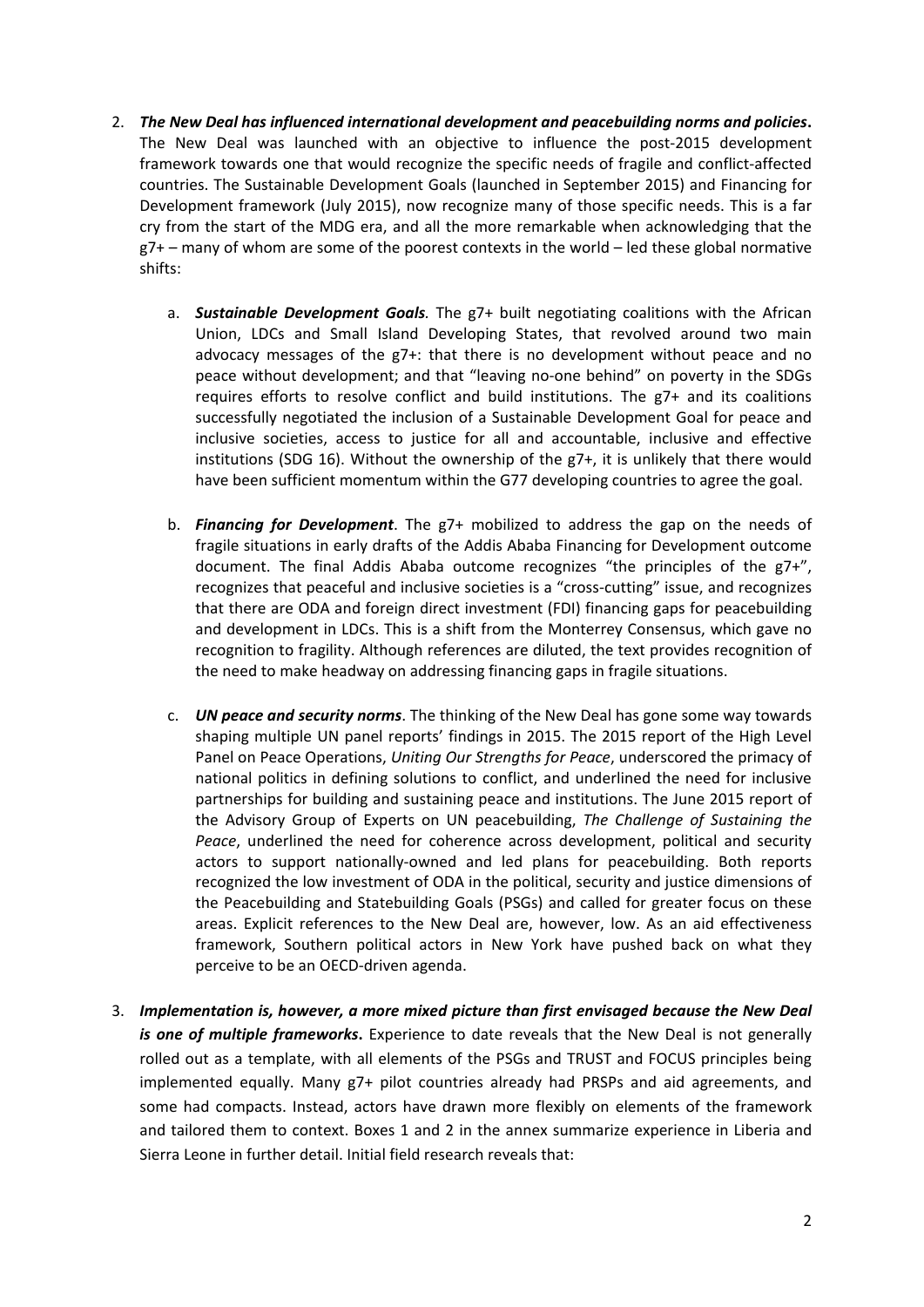- a. *The New Deal appears to have had strongest resonance where it is the "only game in town."* In Somalia, for example, the New Deal Compact is *the* government-donor-civil society framework for prioritization, sequencing, aid effectiveness and coordination. The Compact lists priorities based on the PSGs, and government and donor working groups have aligned to each of the five PSGs.
- b. *The New Deal appears to have weakest resonance in countries with multiple political priorities and frameworks*, such as the DRC, where the New Deal was not taken up within the political system and development partners thus adopted a "wait and see" policy.
- c. *In many g7+ contexts, actors have drawn on elements of the New Deal as it appears most relevant.* For example, actors have:
	- Drawn on the PSGs for their national plans (Liberia);
	- Drawn on the PSGs for their aid frameworks (the AfDB in Sierra Leone);
	- Drawn on the PSGs for conducting a fragility assessment and for developing a fragility matrix and for MDG monitoring (DRC);
	- Drawn on the New Deal as impetus to deal with crisis such as Ebola (Sierra Leone, Liberia);
	- Drawn on the New Deal to empower government and clarify roles and responsibilities (Liberia, Sierra Leone);
	- Drawn on the New Deal to develop innovative aid effectiveness tools, such as an Inventory on the Use of Country Systems and New Deal Dashboard for aid monitoring (Liberia), and the Somalia Special Finance Facility and Somalia Development and Reconstruction Facility (Somalia).

#### *4. And deeper New Deal implementation has been constrained by*:

- a. *Political circumstances*: the New Deal is most relevant where windows of opportunity open for reform – then coalitions of government reformers, civil society and development partners can champion and drive forward change. In some contexts, the timing was not yet right. South Sudan and Central African Republic, for example, both experienced political and security setbacks in this period.
- b. *A need to build whole-of-government and society ownership*: Actors beyond the g7+, INCAF and CSPPS focal points frequently report that they are aware of peacebuilding and statebuilding and the principles of aid effectiveness, although they usually do not attribute this to the New Deal itself. The policy structures that agreed the New Deal may not be the structures needed to implement the New Deal.
- c. *Knowledge and awareness* of what the New Deal is and its value added is low. Actors report using the Google search engine as a primary means to find out what the New Deal and the IDPS are, and they do not report receiving implementation assistance from the IDPS or much awareness of what it is.
- d. *Disappointment and different expectations*. Despite progress in some contexts in improving aid predictability, transparency and alignment to national priorities, many g7+ actors expected more significant behaviour change from donors. The key expectation revolves around greater levels of budget support and greater use of country systems. Many donors reported that they remain committed to the principle, but would need to see more significant changes in transparency. They reported that the financial crisis and greater pressure for results and value for money made the business case harder. There may not have been sufficient communication between partners.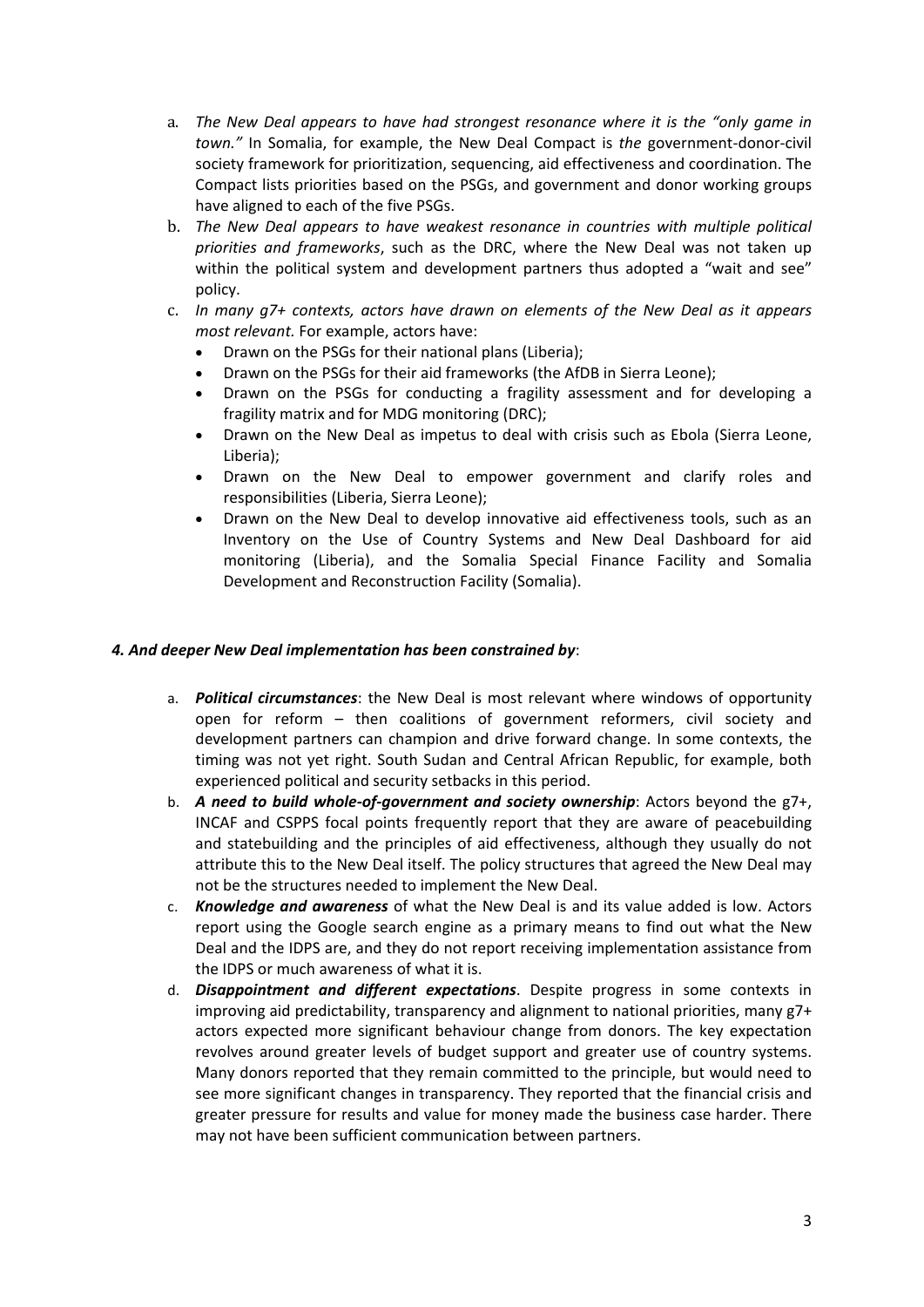5. *But don't lose perspective. By comparison, it is probably harder to build consensus about peacebuilding and statebuilding priorities and aid effectiveness in contexts outside the g7+ and New Deal framework.* Our assessment of Mali as a "control" study outside the New Deal framework found that peacebuilding and statebuilding concepts are not well incorporated in most policies and programs in the country. Branding as a "fragile state" is not attractive to Mali and many of its partners, which creates a barrier to adopting all, or elements of, the New Deal. Thus, various conferences on Mali, such as the Brussels conference of May 2013, have missed opportunities to gain political impetus behind the principles within the New Deal.

### **Looking forward...**

- 6. *If the New Deal did not already exist, it would need to be invented.* The g7+ countries have emerged as the pre-eminent international coalition for leaving no-one behind on the SDGs. The New Deal offers a framework for advancing achievement of the SDGs in poor, fragile and conflictaffected countries through the identification of peacebuilding and statebuilding priorities, nationally-owned and led plans to exit fragility, and commitments to common results and to aid effectiveness agreed through compacts. More than ever, these elements will all remain essential for making headway on the more ambitious SDGs. The OECD 2015 States of Fragility Report noted that if fragile countries can make headway on resolving conflict, building institutions and delivering services and growth, the number of people in absolute poverty could be reduced from 1.5 billion now to 350 million by 2030. This historic advance against poverty will require accelerating the pace of institutional development by 2020 in fragile and conflict-affected countries, and this in turn will require continued ODA to the poorest and most fragile countries, including rectifying aid flows to "aid orphans."
- 7. *However, knowledge about peacebuilding and statebuilding has advanced* since the New Deal was launched. A body of knowledge has grown about peacebuilding beyond statebuilding. For example:
	- The g7+ secretariat has advanced work on the "do no harm" principle, on natural resources management, on fragile to fragile cooperation, and on a fragility spectrum for guiding and measuring change. And the OECD 2015 States of Fragility Report called for "a new package of smarter aid measures" that would help fragile countries to build greater self-reliance: building national revenues, attracting FDI and enabling innovation.
	- Fragility is also increasingly recognised as a universal phenomenon, and work is underway to define, monitor and reduce fragility on universal level within the SDGs framework. Across contexts:
		- $\circ$  a body of knowledge has grown around violence reduction, treating the problem as an epidemic with multi-sectoral responses to contain and solve the problem at its root;
		- o the profile of gender and women's empowerment has grown as a key enabler of peacebuilding;
		- $\circ$  it is recognised that youth employment and empowerment are major peacebuilding and development priorities, and when not addressed, pose major threats;
		- o advances are being made in thinking on more risk-informed development, drawing on insurance and approaches to building social resilience against economic and environmental risks and disasters, such as economic shocks, pandemics or the effects of climate change;
		- o global commitments have been made to building social protection and resilience, with a commitment in the FfD outcome document to spend \$300 per capita on social protection;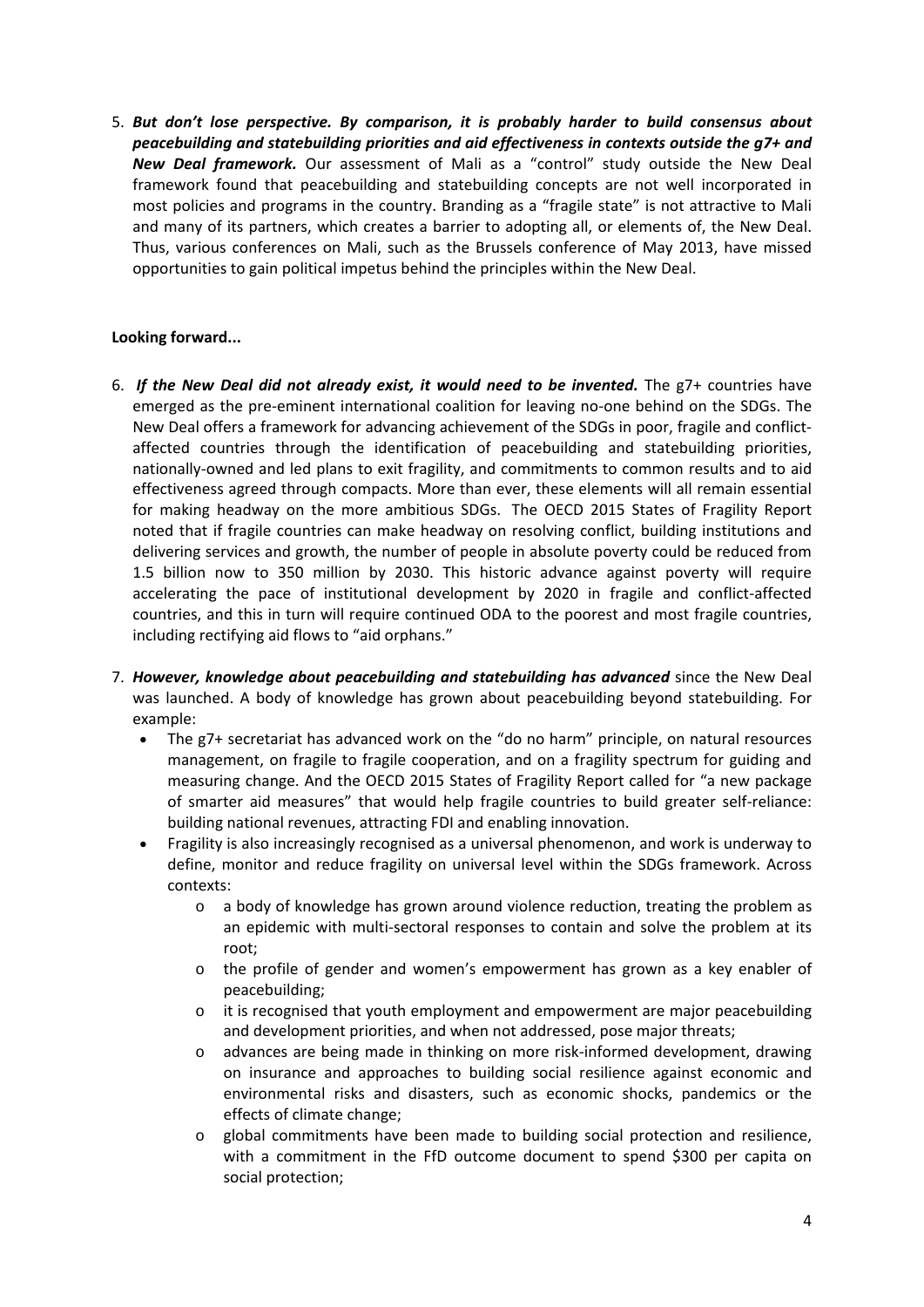- o new thinking is emerging in preparation for the World Humanitarian Summit in 2016 on better combining humanitarian and development assistance to build local services and economic self-reliance of communities affected by protracted crisis;
- o capacity and mechanisms will be needed for the poorest and most fragile countries to draw on climate finance, depending on agreements made in Paris this year at COP 21.
- 8. *Led by the g7+, a "New Deal 2.0" that focuses more on implementation may be needed for achieving the SDGs in fragile and conflict-affected situations.* As countries start to consider how to implement the SDGs, *now* is the moment to draw on the lessons of New Deal implementation to date, as well as wider international progress and knowledge on development and peacebuilding and statebuilding, in order to map out a clear plan of actions and options for increasing the relevance and uptake of the New Deal on the ground. The priorities may be to update:
	- *a. Frameworks:* Work out how the New Deal fits together with the SDGs. Do the PSGs need to remain the same, or be updated to reflect the SDGs, or be mainstreamed into national development frameworks that are based on the SDGs?
	- *b. National priorities and plans*: Use the window of opportunity offered by the launch of the SDGs to advance national fragility assessments and dialogue on priorities for peacebuilding, statebuilding and the SDGs in fragile situations and partner countries.
	- *c. Aid effectiveness*: Build on OECD commitments by developing a package of smarter aid measures that can be put at the disposal of fragile and conflict-affected countries, most especially aid orphans.
	- *d. Enabling and measuring change*: Build on the work of the g7+'s "fragility spectrum" to enable and measure change.
	- *e. Communicating and branding* what the New Deal is: as a way of working and creating change in fragile and conflict-affected environments.
	- *f. Bring it all together in compacts*: Decide whether compacts are to be driven forward as the vehicles for bringing together peacebuilding and statebuilding and development priorities, shared results and shared financing and aid commitments.
- 9. *IDPS structures may need to be reconsidered in order that the g7+ receive sufficient support, and in order to ensure that efforts are pursued soon enough to address fragility on a universal level.* Four main factors could be taken into consideration when deciding on the purpose and configuration of future partnership structures:
	- a. The g7+ are ready and willing to drive policies and demand-driven solutions. It has become the leading coalition for 'leaving no-one behind' on the SDGs. When considering how to drive forward SDGs and New Deal implementation, development partners may need more direct and regular interaction with the g7+ and vice-versa; the g7+ itself may also need to build up drawing upon the g7+ Charter.
	- b. A number of g7+ countries are "aid orphans", including Guinea, Sierra Leone and Togo, and other countries may be at risk of declining support as political interest declines. Sustained dialogue and solutions are still required for addressing imbalances in aid.
	- c. The coalitions needed to agree policies and structures, and coalitions may be different from the coalitions needed to drive forward implementation. Given that the New Deal has not permeated far beyond New Deal focal points in many g7+, INCAF and CSPPS members, New Deal implementation structures are likely to require greater involvement of a wider range of actors.
	- d. The new SDG 16 now enshrines international recognition that there is no development without peace and no peace without development. Achieving the SDGs and reducing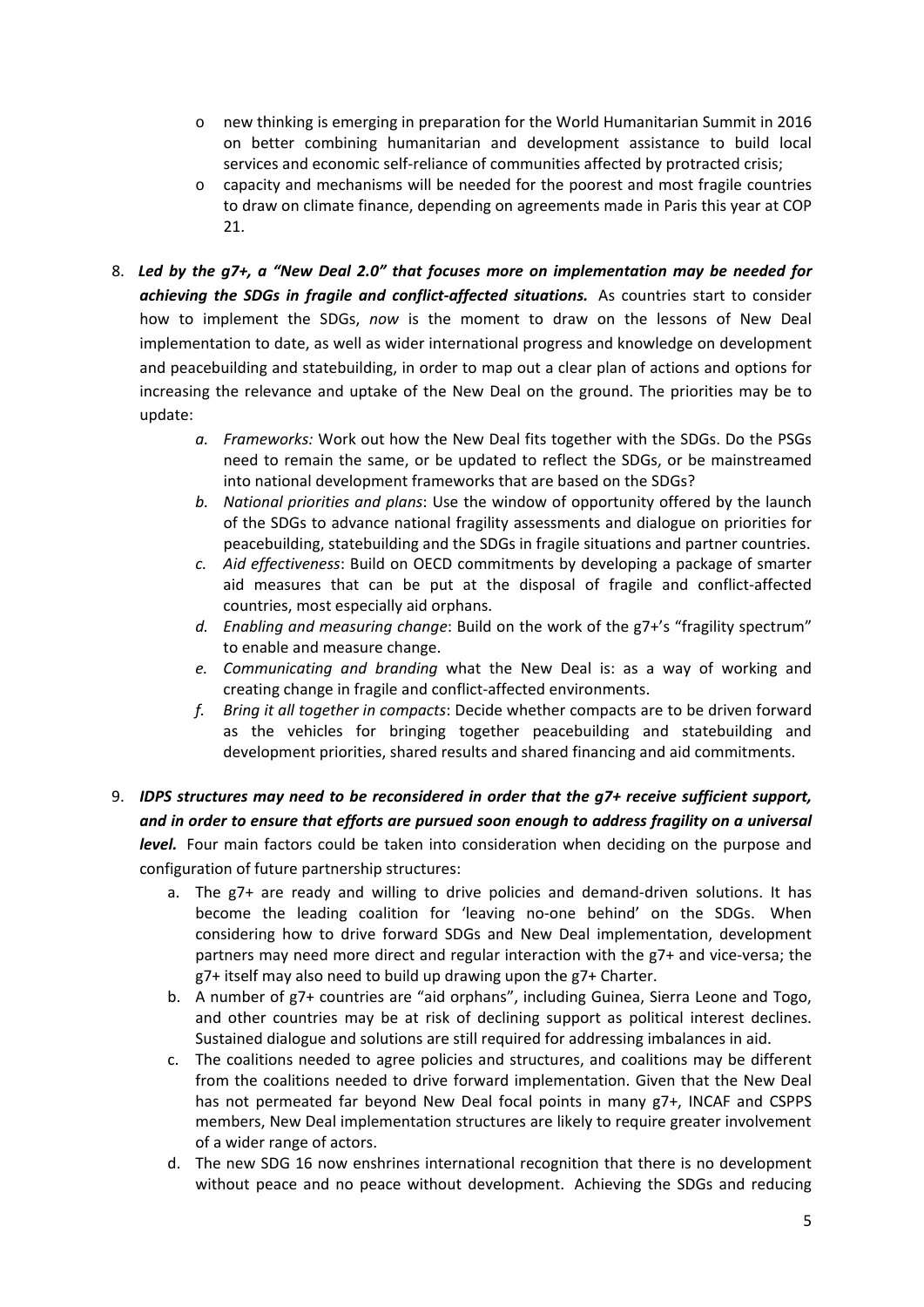fragility on a universal level may involve finding ways to engage a wider range of LDCs and MICs in international dialogue on peacebuilding and statebuilding.

### **III. Options and questions for stakeholders**

The above analysis suggests the following options for open debate and consideration. They are *not*  mutually exclusive of one-another and are only presented as a basis for brainstorming and discussion in order to inform the findings of the independent review.

**Policy options** include whether to:

- Update the New Deal to a version 2.0 for SDGs implementation, led by the g7+.
- Sustain donor and g7+ dialogue on aid and policy priorities for achieving the SDGs.
- Consider expanding the policy dialogue on addressing fragility to a wider range of LDCs and MICs.

#### **Implementation options** include whether to:

- Develop New Deal 2.0 and create dedicated implementation structures at the country level;
- Develop New Deal 2.0 and mainstream implementation at the country level through measures to build whole-of-government ownership;

#### **Structural options** include whether to:

Focus on implementation at the country level and:

- Define a discrete set of timebound policy priorities for the IDPS that are tied to g7+, donor and civil society aid and policy priorities;
- Transform the IDPS into a wider membership body for dialogue on peacebuilding, statebuilding and fragility that resonates with a wider range of actors outside the aid effectiveness policy community;
- Identify new or different fora for global policy dialogue on peacebuilding, statebuilding and fragility.

# **Questions for discussion**

For the IDPS Steering Group:

- 1. Is it useful to you to update the New Deal to version 2.0 for the SDGs?
- 2. What is the best way to build whole-of-government ownership and drive forward implementation at the country level? Who needs to be involved?
- 3. Do you have on-going policy priorities for dialogue?
- 4. Would it be necessary to transform the IDPS to these ends?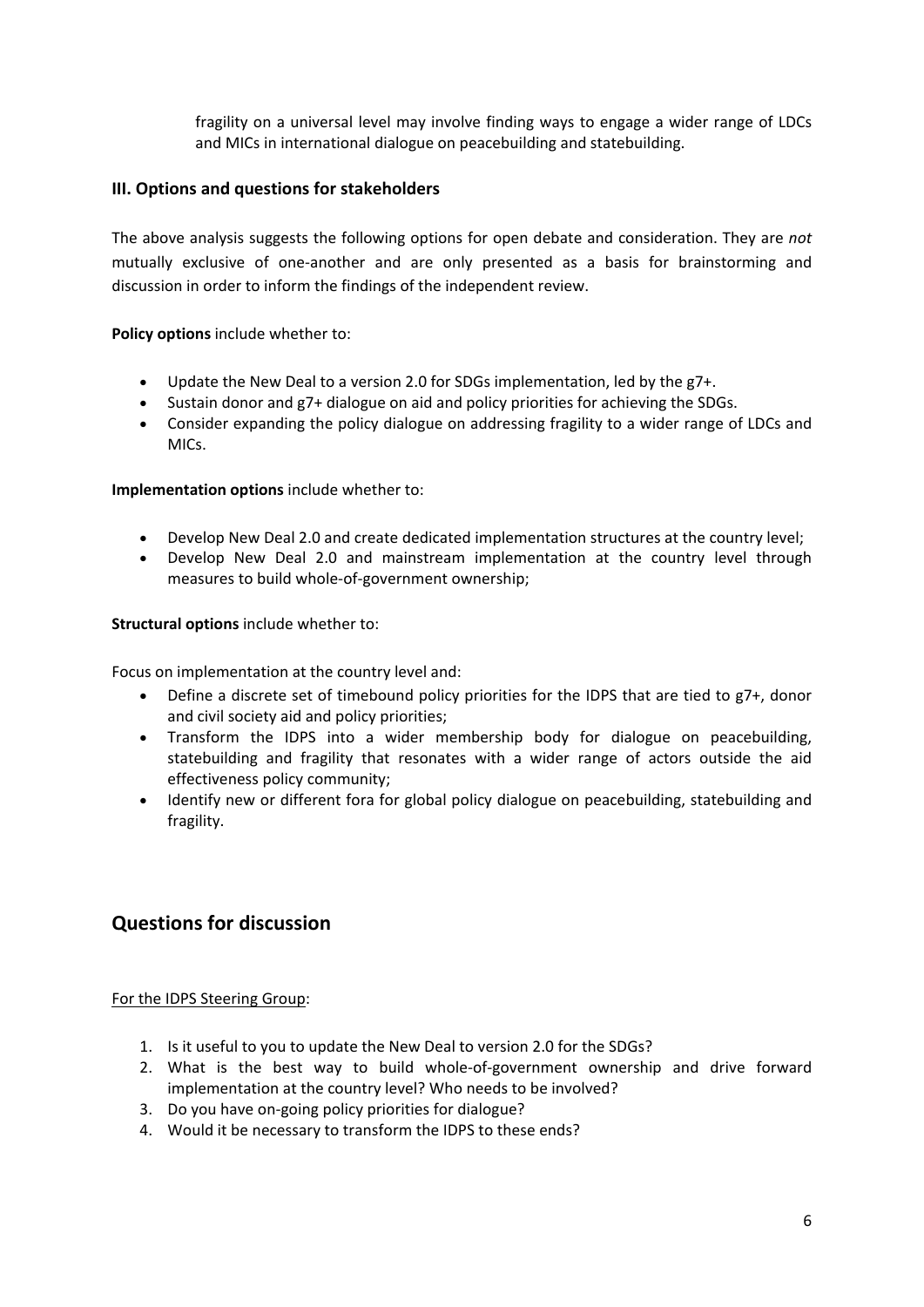## For the g7+:

- 1. Is it useful to you to update the New Deal to version 2.0 for the SDGs?
- 2. What is the best way to build whole-of-government ownership and drive forward implementation at the country level? Who needs to be involved?
- 3. Do you have on-going policy priorities for dialogue with development partners and civil society? Others?

### For INCAF:

- 1. Is it useful to you to update the New Deal to version 2.0 for the SDGs?
- 2. What is the best way to build whole of government ownership in your capitals and drive forward implementation at the country level? Who needs to be involved?
- 3. Do you have on-going policy priorities for dialogue with the g7+ and civil society? Others?

### For the CSPPS:

- 1. Is it useful to you to update the New Deal to version 2.0 for the SDGs?
- 2. What is the best way to build civil society ownership and awareness and drive forward implementation at the country level? Who needs to be involved?
- 3. Do you have on-going policy priorities for dialogue with the g7+ and development partners? Others?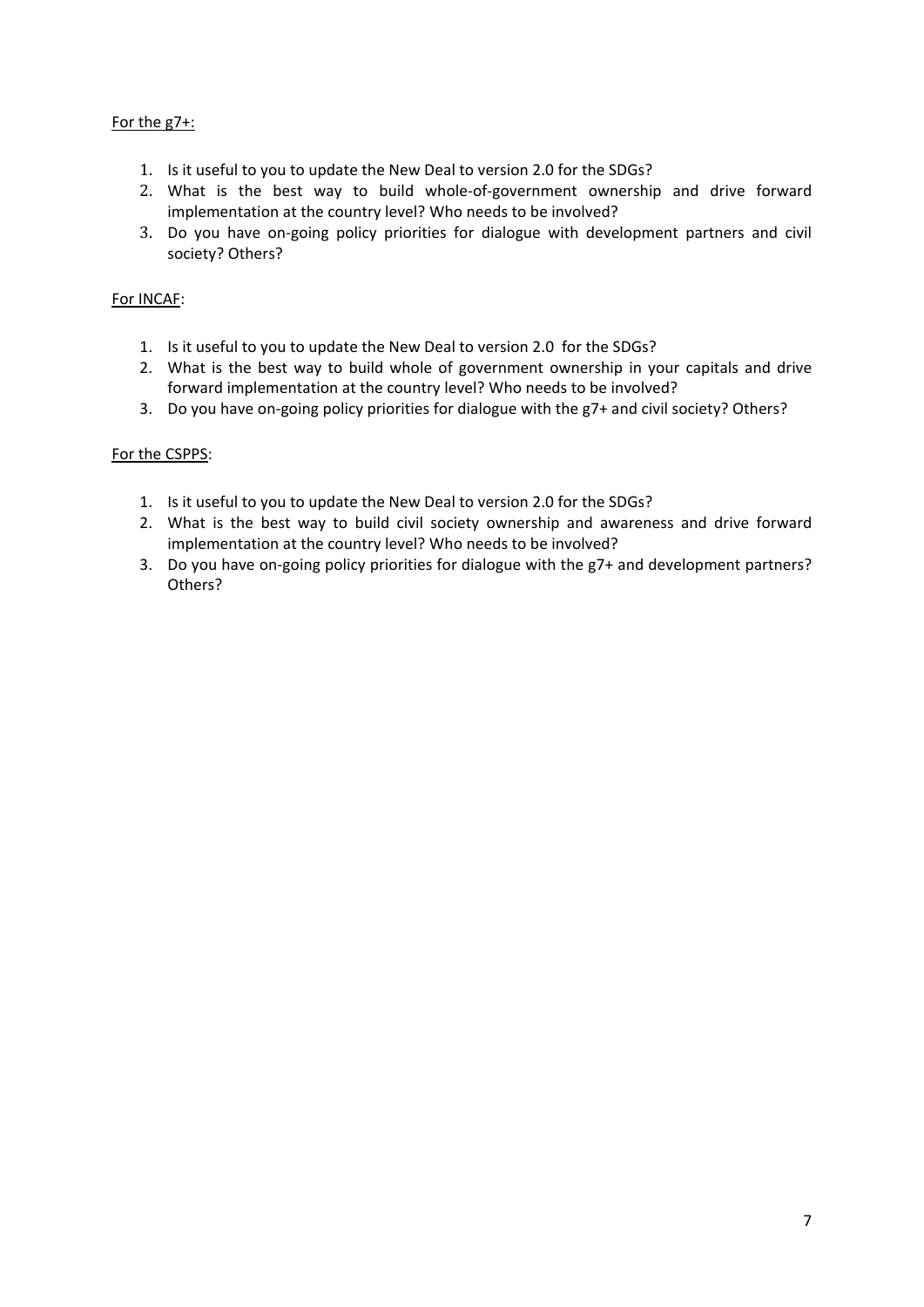# **Annex: A sample of country case study findings**

#### **In Liberia, the New Deal has…**

#### **The New Deal has led to greater country ownership of Liberia's development agenda.**

The New Deal has enabled greater country ownership of the development agenda with adherence to country policies such as the Agenda for Transformation (PRSPII), which specifies socio-economic development priorities, and the National Aid Policy, which mandates increased use of country systems through budget support.

## **The New Deal and International Dialogue have caused the PSGs to be explicitly included in national peacebuilding and statebuilding and/or development plans.**

Liberia completed its "one vision one plan" though the comprehensive National Vision (Liberia RISING) process in 2012, which examined national peacebuilding and statebuilding goals. Such goals were also included in the Agenda for Transformation (PRSPII), a medium term implementation document of the Vision. The New Deal and International Dialogue have also led to deliberative inclusive processes of political dialogue exemplified in local and diaspora consultation on the National Policy on Decentralisation and Local Governance, the constitutional review, and the National Vision.

#### **The New Deal has caused greater transparency in aid flows supporting PSGs.**

Since 2013, Liberia has used PSGs to monitor interventions via the New Deal Dashboard. An annex to the aid management platform; donor and government projects are aligned to goals from both the Agenda for Transformation (PRSPII) the New Deal (PSGs). This has improved predictability and transparency of aid flows.

## **The contribution of the International Dialogue to how development partners and fragile states governments are doing business.**

PSGs permeate both donor and government-led activities with proven outcomes. Most donors operating within Liberia address aspects of fragility within their programming, primarily through the language of "inclusive growth". Within the donor community, there is understanding, communication on and explicit inclusion of fragility in programming. Donors are now seeking strategic coordination for stronger alignment regarding peacebuilding and statebuilding.

#### **In Sierra Leone, the New Deal has…**

#### **Led some development partners to change their internal priorities:**

The African Development Bank in Sierra Leone and in other countries has mainstreamed the use of the Peace- and Statebuilding Goals, tells the principal country economist: "*The PSGs have become more prominent. Even in the way we work internally in the bank, we apply the*